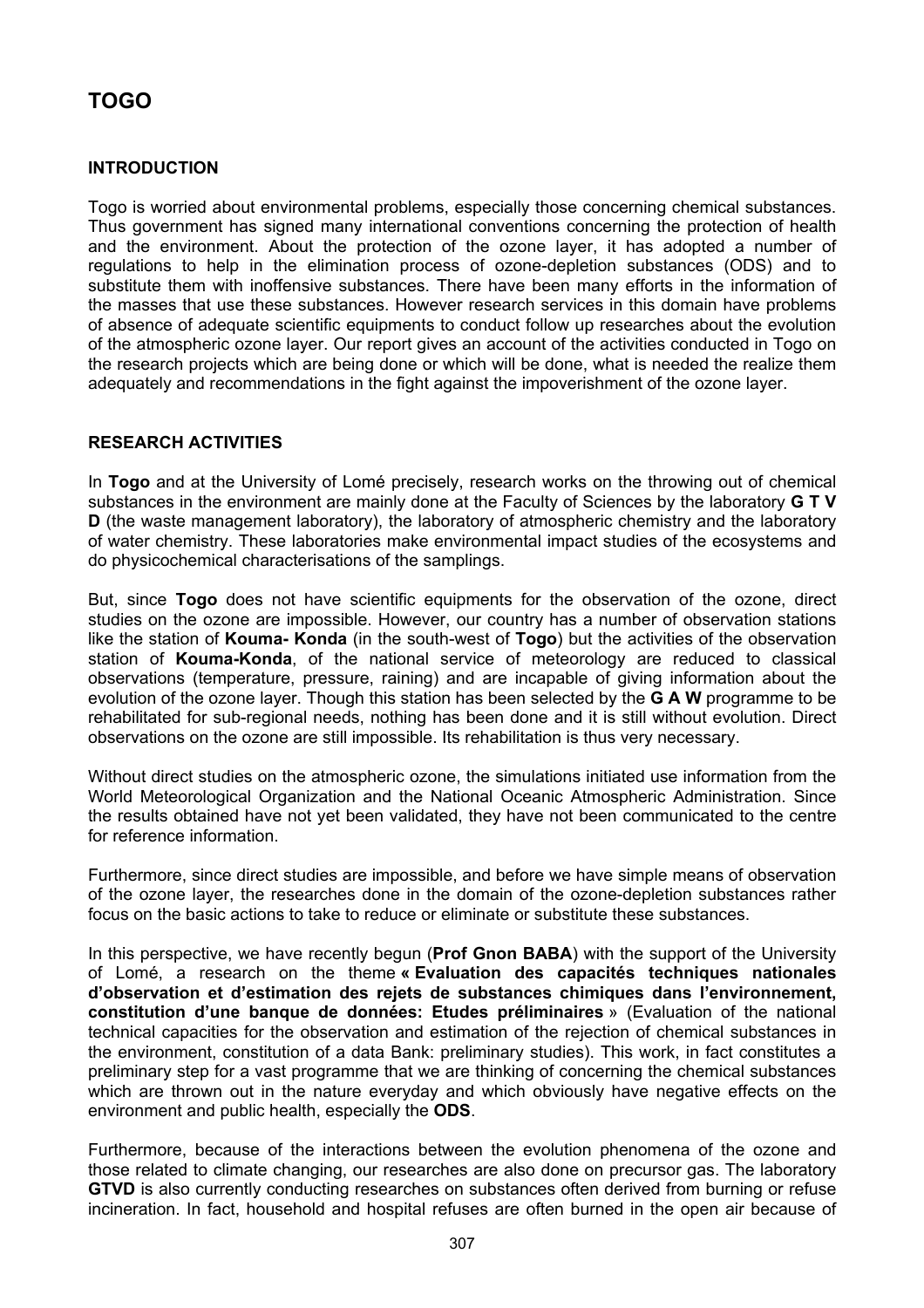the lack of incinerators and equipments of smoke neutralization. Researches are conducted then on the emission of direct gas such as  $CO<sub>2</sub>$ ,  $CH<sub>4</sub>$  and  $N<sub>2</sub>O$  or indirect ones such as the carbon monoxide (CO), the volatile organic compounds and the nitrogen oxides (NOx) whose effects seem often neglected.

Among the various works, it is necessary to mention the development by Togo of its control plan for refrigerating fluids granting a number of workshops CFC recuperation and recycling equipments with the help of the UNDP and the UNEP.

The same way, campaigns are organized by the environment head office, to sensitize the people on the consequences of the impoverishment of the ozone layer and the UV increase in the atmosphere which have negative consequences on health and the environment. Training workshops are also organized and have helped refrigerating engineers, who are the main manipulators of the CFC, to acquire the appropriate techniques.

Finally apart from students' long essays relating to themes about the ozone, professors Ayité-Lô Nohende Ajavon and Gnon BABA from the university de Lomé have also contributed to the writing of the Review *Scientific Assessment of Ozone Depletion:2006*

The research activities can produce expected results if the projects and perspectives have the appropriate support.

## **PERSPECTIVES, PROJECTS AND COLLABORATIONS**

#### **Perspectives and research projects**

We are thinking of research projects and perspectives to bring an important contribution to the fight against the impoverishment of the ozone layer. They are:

- The follow up for the evolution of the atmospheric ozone layer.
- Research for new inoffensive substances.
- Rehabilitation of the **Kouma-Konda** station.
- Follow up for the process of reduction and elimination of the **ODS**.
- Research for cheap alternatives.
- Exploration of how to make synthesis of the atmospheric detergents.
- Recuperation, reduction and/or elimination of the **ODS** with simple instruments for research purposes.
- Inventory and identification of air pollutants in general.

## **COLLABORATIONS**

The lack of adequate scientific services in the universities of Togo weakens their collaboration at the national level with other partners concerned with the **ODS** .We consider that only collaborations with international institutions like UNEP, the UNDP, WMO, the NEPAD, European Union, the NOAA, the Ozone Secretariat, can help in the research activities conducted in Togo in the fight against the impoverishment of the ozone layer.

## **NEEDS AND RECOMMENDATIONS**

In order to realize the perspectives and projects enumerated above, a number of things are needed, some of which we are going to enumerate also as recommendations.

#### **Needs**

• Fully equipped and simple scientific services for the observation and the follow up for the evolution of the atmospheric ozone for research purposes.